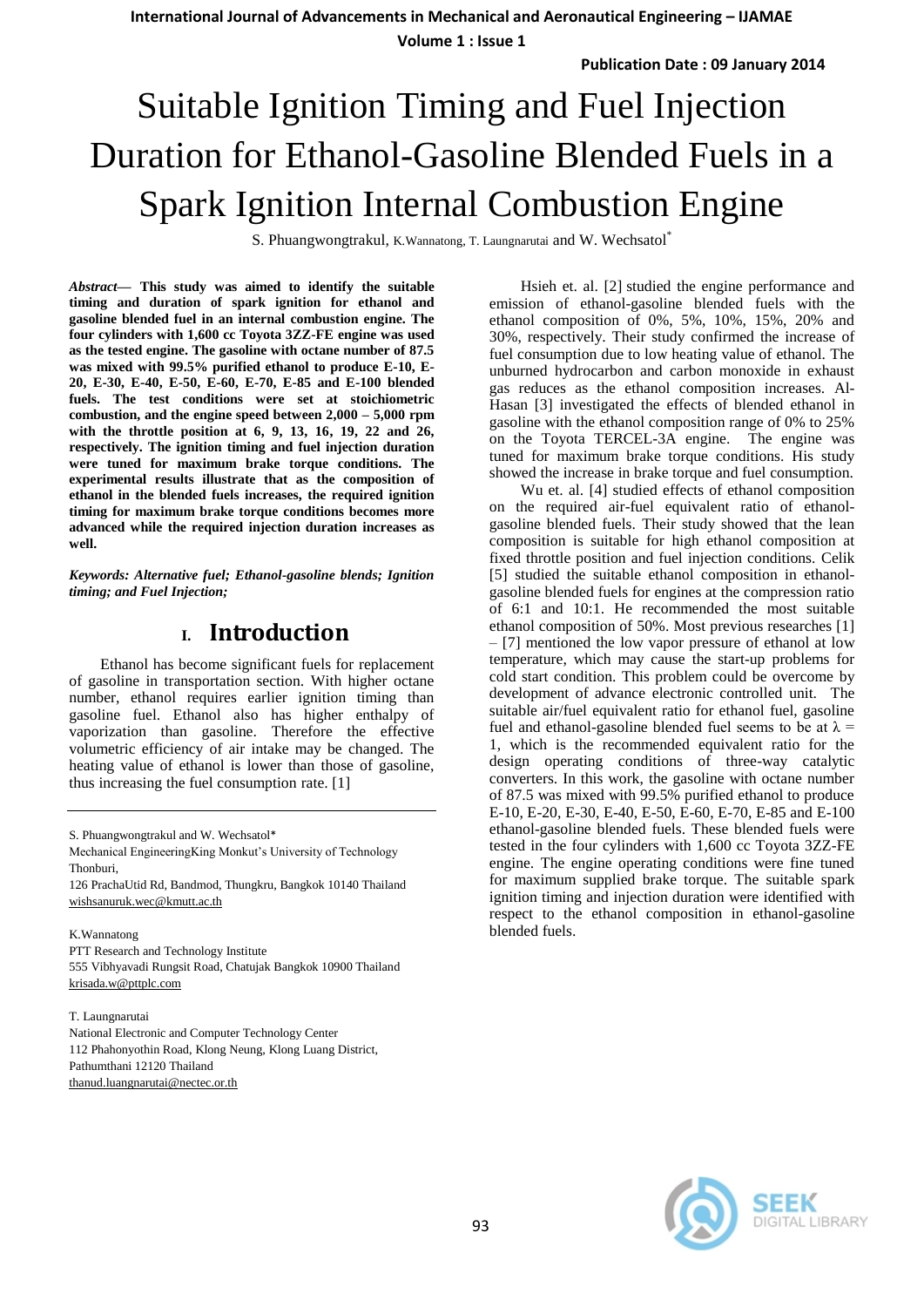**Volume 1 : Issue 1**

#### **Publication Date : 09 January 2014**

| Property                            | Gasoline          | <b>Ethanol</b> |  |  |
|-------------------------------------|-------------------|----------------|--|--|
| Chemical Formula                    | $C_4$ to $C_{12}$ | $C_2H_3OH$     |  |  |
| Stoichiometric Air-Fuel Ratio       | 14.7              | 9.0            |  |  |
| Specific Gravity                    | $\sim 0.7328$     | $\sim 0.7894$  |  |  |
| Boiling Point $({}^{\circ}F)$       | $80 - 437$        | 172            |  |  |
| RVP(kPa)                            | 61.4              | 19.3           |  |  |
| Net Heat of Combustion (MJ/kg)      | 45.5              | 26.9           |  |  |
| Latent Heat of Vaporization (kJ/kg) | 350               | 920            |  |  |
| Octane Number                       |                   |                |  |  |
| Research (RON)                      | $\sim$ 92         | 111            |  |  |
| Motor (MON)                         | $\sim$ 82         | 92             |  |  |

TABLE I. PROPERTIES OF GASOLINE AND ETHANOL

## **II. Experimental Setup**

 In this experiment, the 3ZZ-FE Toyota engine with specification as in Table 2 was used as the test engine. The fuel injector was enlarged to increase the fuel feeding rate from 185 cc/min to 365 cc/mm. The Haltech E11-V2 electronic control unit was used to control the ignition timing and injection duration. The engine performance was tested at the engine speed of 2000, 2500, 3000, 3500, 4000, 4500 and 5000 rpm with the throttle position at 6, 9, 13, 16, 19, 22 and 26, respectively

| TABLE II. |  | <b>TEST ENGINE SPECIFICATION</b> |
|-----------|--|----------------------------------|
|           |  |                                  |

| Engine                 |                | 3ZZ-FE                           |                               |  |  |
|------------------------|----------------|----------------------------------|-------------------------------|--|--|
| Number of cylinder     |                | 4 cylinder inline                |                               |  |  |
| Valve arrangement      |                | 16 valves DOHC                   |                               |  |  |
| Fuel system            |                | <b>Electronic Fuel Injection</b> |                               |  |  |
| Ignition system        |                | <b>Spark Ignition System</b>     |                               |  |  |
| Displacement           |                | 1598cc                           |                               |  |  |
| Cylinder bore x stroke |                | $79.0 \times 81.5$ mm            |                               |  |  |
| Compression ratio      |                | 10.5:1                           |                               |  |  |
| Maximum Power          |                | 81 kw at 6,000 rpm               |                               |  |  |
| Maximum Torque         |                | 150 Nm at 6,000 rpm              |                               |  |  |
| Timing range           | <b>Intake</b>  | open                             | $2^\circ \sim 42^\circ$ BTDC  |  |  |
|                        |                | close                            | $50^\circ \sim 10^\circ$ BTDC |  |  |
|                        | <b>Exhaust</b> | open                             | 42° BTDC                      |  |  |
|                        |                | close                            | $2^{\circ}$ BBDC              |  |  |

 The air/fuel ratio is fixed at stoichiometric conditions. The ignition timing is tuned for supplied maximum brake torque (MBT). The ethanol-gasoline blended fuels with ethanol composition of E-10, E-20, E-30, E-40, E-50, E-60, E-70, E-85, and E-100 were tested and their physical properties are reported in Table 3.

A 3-phase 50 kW generator was connected to the tested engine for measurement of electrical power production. The saline salt was used as electrical circuit load. The produced electrical power was measured by Primus KM-06 multifunction meter. The schematic view of experimental setup was shown in Fig. 1.

## **III. Results and Discussion**

 The experimental results show that the corresponding supplied torque at the maximum brake torque at  $\lambda$ -1 varied with the ethanol composition in ethanol-gasoline blended fuels as shown in Fig. 2. The results at 5,000 rpm as in Fig.2 show that E-85 provides the maximum brake torque (MBT) of 23.46 Nm at the throttle position (TPS) of 26% and ignition timing of 38 ºCA, BTDC. With higher octane number of ethanol, the proper ignition timing becomes more advance without problems of detonation knock in engine cylinders; thus increasing the engine performance.

 When determining the brake specific fuel consumption (bsfc) as in Fig. 3, the fuel consumption seems to increase with the ethanol composition. The brake specific fuel consumption of E-100 is about 661.94 g/kWh, which is 25.65% higher than E-10 due to the low heating value of ethanol.



DIGITAL LIBRARY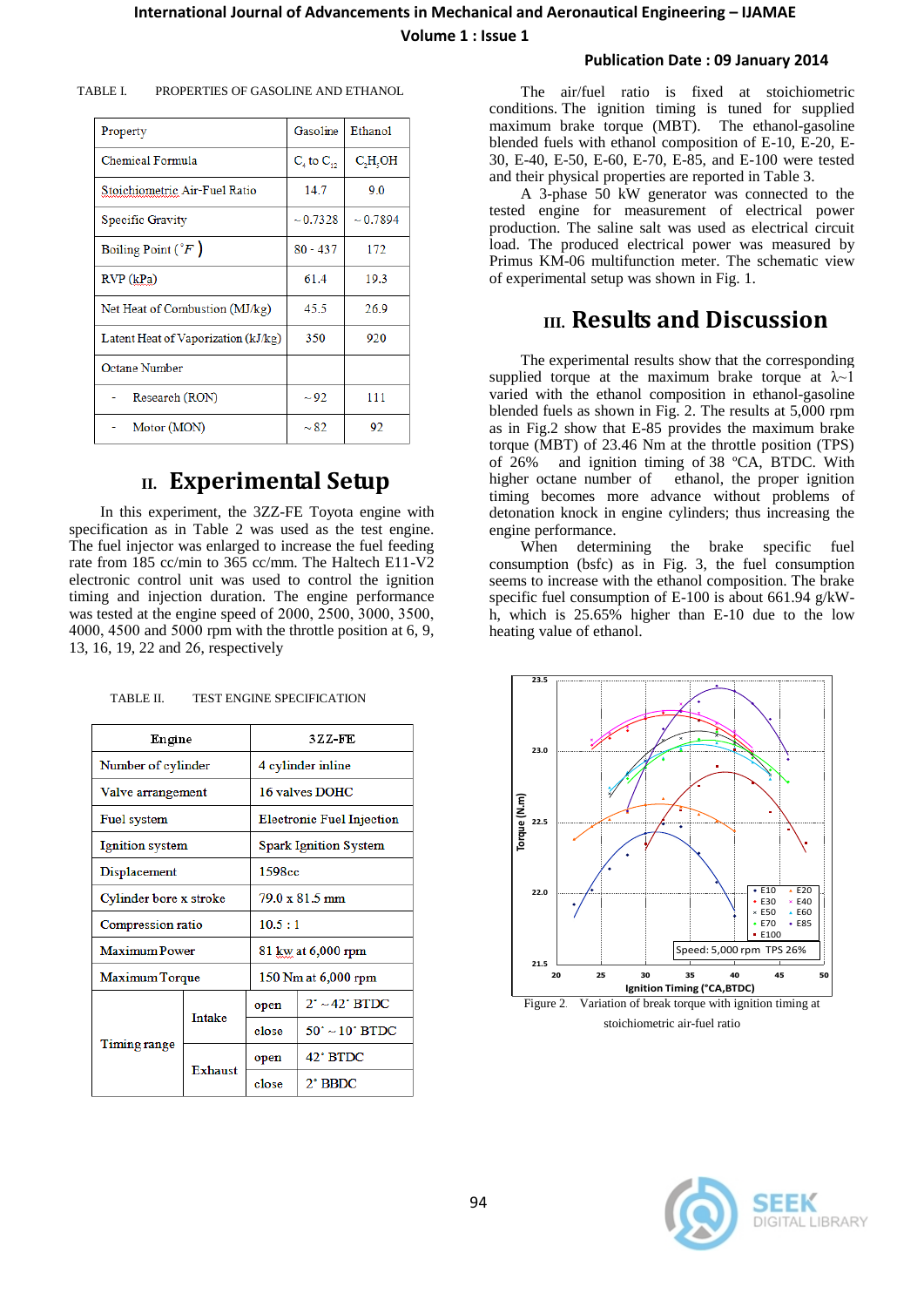#### **International Journal of Advancements in Mechanical and Aeronautical Engineering – IJAMAE Volume 1 : Issue 1**

**Publication Date : 09 January 2014**



Figure 1. Schematic view of the experimental setup.

TABLE III. PROPERTIES OF ETHANOL GASOLINE BLEDED FUELS

| <b>Property</b>                              | <b>Method</b>         | <b>ULG91</b> | E <sub>10</sub> | E20    | E30    | E40    | E50    | E60    | E70    | ES5    | E100   |
|----------------------------------------------|-----------------------|--------------|-----------------|--------|--------|--------|--------|--------|--------|--------|--------|
| Dry Vapor Pressuer @ 37.8 <sup>°</sup> C.kPa | <b>ASTM D 6378</b>    | 61.9         | 50.5            | 46.4   | 45.1   | 45     | 43.1   | 38.9   | 34.4   | 28.3   | 15.7   |
| Specific gravity API $@$ 60 F, $g/cm3$       | <b>ASTM D 1298-99</b> | 0.7377       | 0.7568          | 0.7649 | 0.7683 | 0.7721 | 0.776  | 0.7803 | 0.7842 | 0.7898 | 0.7942 |
| Density @ 15 $^{\circ}$ C, g/cm <sup>3</sup> |                       | 0.7375       | 0.7565          | 0.7642 | 0.7680 | 0.7718 | 0.7757 | 0.7799 | 0.7839 | 0.7895 | 0.7939 |
| <b>Distillation</b>                          | <b>ASTM D189</b>      |              |                 |        |        |        |        |        |        |        |        |
| : 10 % vol. Evaporated, $^{\circ}$ C         |                       | 54.5         | 53.7            | 56.7   | 57.2   | 57.2   | 57.8   | 60.2   | 65.6   | 70.5   | $\sim$ |
| : 50 % vol. Evaporated, <sup>O</sup> C       |                       | 85.4         | 69.9            | 70.7   | 71.0   | 73.1   | 74.7   | 75.4   | 76.5   | 77.2   | ٠      |
| : 90 % vol. Evaporated, <sup>O</sup> C       |                       | 132.9        | 126.0           | 124.5  | 115.9  | 78.4   | 78.3   | 78.2   | 78.1   | 78.0   | ٠      |
| : End point.                                 |                       | 165.7        | 162.9           | 162.4  | 162.7  | 159.6  | 157.4  | 154.6  | 151.1  | 138.5  | ٠      |
| Water Content, % wt                          | <b>ASTM D 6304-00</b> | 0.027        | 0.125           | 0.140  | 0.184  | 0.201  | 0.215  | 0.233  | 0.240  | 0.270  | 0.297  |
| Ethanol Content, % vol                       | <b>ASTM D4815</b>     | $\sim$       | 10.04           | 20.09  | 30.15  | 40.27  | 50.28  | 60.29  | 70.37  | 85.34  | 99.5   |

 When determining the brake specific fuel consumption (bsfc) as in Fig. 3, the fuel consumption seems to increase with the ethanol composition. The brake specific fuel consumption of E-100 is about 661.94 g/kW-h, which is  $25.65\%$ higher than E-10 due to the low heating value of ethanol.

Figure 4 shows the effects of relative air-fuel ratio on the supplied torque at 5,000 rpm and throttling position (TPS) of 26%. The E-85 provide the corresponding maximum brake torque of 23.87 N.m at  $\lambda \sim 0.9$ . The supplied torque is reduced in the lean mixture regime.

Figure 5 shows the brake specific fuel consumption corresponding to the relative air-fuel ratio at the engine speed of 5,000 rpm and TPS of 26%. The minimum brake specific fuel consumption is found at  $\lambda \sim 1.05$  for most of ethanol composition.